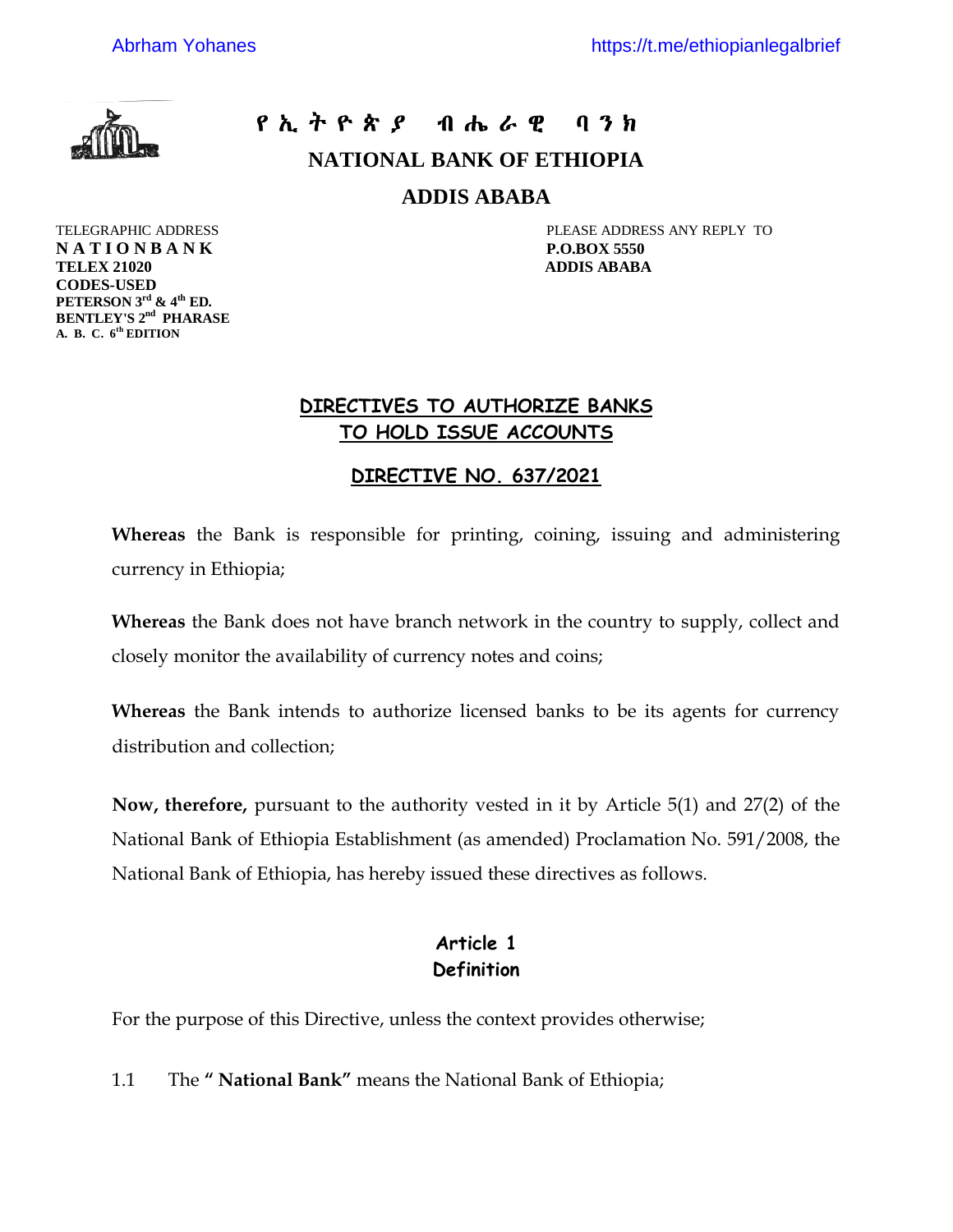- 1.2 **"Agent"** means any licensed bank designated by the Bank as issue account holding bank and authorized to distribute and collect currency notes & coins on behalf of the National Bank of Ethiopia;
- 1.3 **"Issue Account"** means an account opened and kept by the agent to record the movement of the National Bank of Ethiopia currency.

## **Article 2 Eligibility**

Banks licensed by the National Bank in line with Proclamation Number 592/2008 and interested to provide agency service to the National Bank may open and operate issue account at any of their branches subject to fulfillment of requirements set under article 3 hereunder.

### **Article 3 Requirements for Agency**

- 3.1 Any bank that wishes to be an agent:
	- a) shall submit an application to the National Bank of Ethiopia;
	- b) shall enter into an agency agreement with the National Bank;
	- c) shall have separate vault space to keep the National Bank's currency segregated from all other cash holding in its branch selected to provide the agency service enough to keep currency notes and coins that satisfy the demand of banks in designated area assigned by the National Bank to obtain cash withdrawals and lodgments.
	- d) shall assign adequate number of staff to the satisfaction of the National Bank that enables it to provide the agency services;
	- e) shall have reliable security system to safeguard the currency under its custody;
	- f) shall have physical risk mitigation instruments or equipments to protect currency notes from damages due to fire, flood or burglar; and